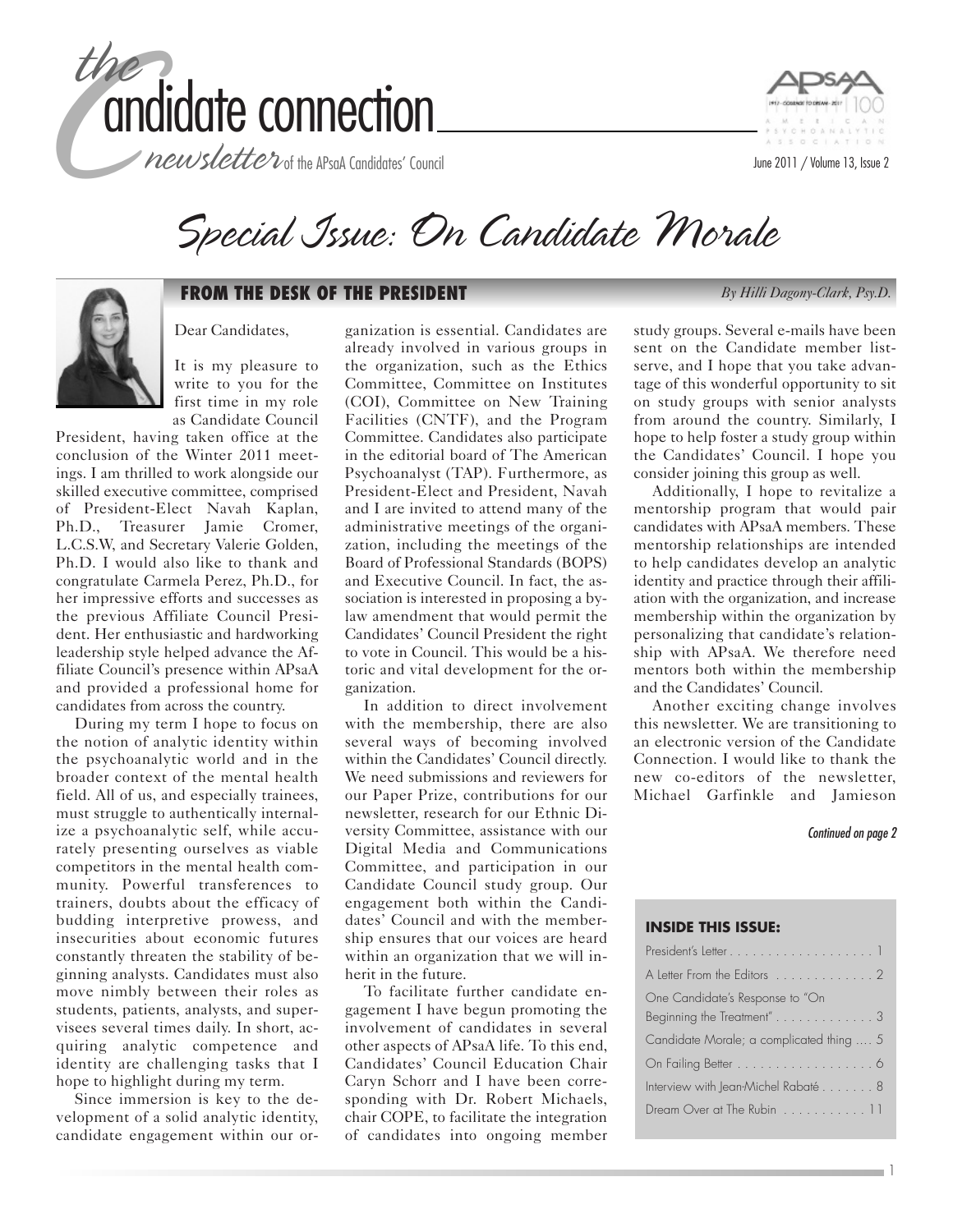### President's Letter continued from page 1

Webster, for what I know will be an informative and thought-provoking newsletter during their tenure.

Finally, I would like to introduce the new title of analytic trainees within our organization. APsaA members voted on a change in the bylaws in April involving the name of the membership category for APsaA candidates. Candidates training at APsaA institutes who joined the association were called "Affiliate Members." With a change in the bylaws that category of membership will now be referred to as "Candidate Members," a more straightforward title. **Affiliate members are now officially called "Candidate Members."** To that end, the Affiliate's Council changed its name at the June 9, 2011 meeting to Candidates' Council.

I look forward to assisting you as best I can on issues of training, immersion into analytic practice, and the inner workings of APsaA. Please don't hesitate to contact me if I can help with any of these issues at 917.723.5841 or e-mail me at hilli@dagony-clark.com.

#### Respectfully,

Hilli Dagony-Clark, Psy.D. President, Candidates' Council

*"The Educational Committee as a whole shall pass upon the final fitness of a candidate."* —The New York Psychoanalytic Society (1932)

*"It was not without disquiet that, as a trainer himself, he communicated to his colleagues… his criticisms of the terrible state of affairs regarding training (Balint, 1948)…Balint proposed a diagnosis for these symptoms: analytic training had taken the form of primitive initiation ceremonies: esoteric knowledge, dogmatic exposes, authoritarian techniques, submission to, and identification with, the initiator on the part of candidates. Contrary to the official aim of analysis to produce a strong critical ego, training had become the 'formation of a superego'".*

—Anne Tardits (2010)

Whatever struggles we face both as candidates and in our institution, these difficulties are most likely repetitions of earlier ones, insisting like symptoms and pointing to deeper structures, meanings, and conflicts. It is perhaps more important than ever that we candidates educate ourselves about the history of psychoanalysis; a history that we, for better or worse, inherit. Balint's response to the *Controversial Discussions* taking place between Anna Freud and Melanie Klein between 1941-1946 is a repetition of an earlier contentious debate in 1927 surrounding the question of lay analysis. Both the question of lay analysis and the split between ego-psychology and object relations theory haunt the form or forms our training takes. We are sure many of you can think of critical examples from your own institute: from the exclusive

hold psychiatry had over training a little more than 20 years ago, to the way theory breaks down along certain lines and biases.

If training reinforces one's super-ego through identification, what room would there be for critical thought, including critical reflection on one's own experience as a candidate, especially the effects examples like these have had? It is for this reason that we proposed, as the new editors of the candidate connection, the question of candidate morale as the theme for our first issue. Whether one is disenchanted, fatigued, disillusioned, disappointed, in the throes of idealization, exuberant, or seemingly sober and contemplative, each of these responses demands reflection. In fact, we would contend that the response one has to the unique time spent as a candidate can and perhaps must be contextualized within the larger history of psychoanalysis and the debates that have surrounded the formation of its institution.

The response by candidates to training, the question of their adequate preparation to do rigorous creative psychoanalytic work and research, was always a cause of great concern to Freud—indeed up until the very end of his life. It was, it seems, a battle he felt he was losing, evident in so many of his letters. Where do we stand now? From one angle one can see a kind of reversal: In the 20s and 30s the institution was precarious and nearly non-existent, but psychoanalysis was vibrant and disseminating quickly. Now, the institution is strong and regimented, but the wider

**A LETTER FROM THE EDITORS** *By Michael Garfinkle and Jamieson Webster*

cultural field of psychoanalysis is quite feeble.

One can imagine the effects these differing structures have on a candidate. In one case, one might feel insecure but optimistic, even excited, as to the opening the field seems to be in the midst of creating. In the other case, one can feel much less anxious, a path seems well carved out, and yet, the closure might be disheartening. New discovery is only for the initiated, but, a voice murmurs, is even that true? The gap between being a candidate and being a psychoanalyst proper, is wider or smaller in one case versus the other.

From another angle however, perhaps these opening and closings are just cycles in history, cycles that surround the birth of new scientific discoveries and their inevitable institutionalization. If that were the case, then there may be a different way to conceive of the present moment. We are at the point of a certain decline. Psychoanalysis reached a pitch during the 1950s and 60s when it had control of many hospitals and psy-

#### Continued on page 3

#### APsaA Candidates' Council

Hilli Dagony-Clark President Navah C. Kaplan, President-elect Valerie Golden, Secretary Jamie Cromer, Treasurer

The Candidate Connection Newsletter of the APsaA Candidates' Council Michael Garfinkle/Jamieson Webster, Co-Editors

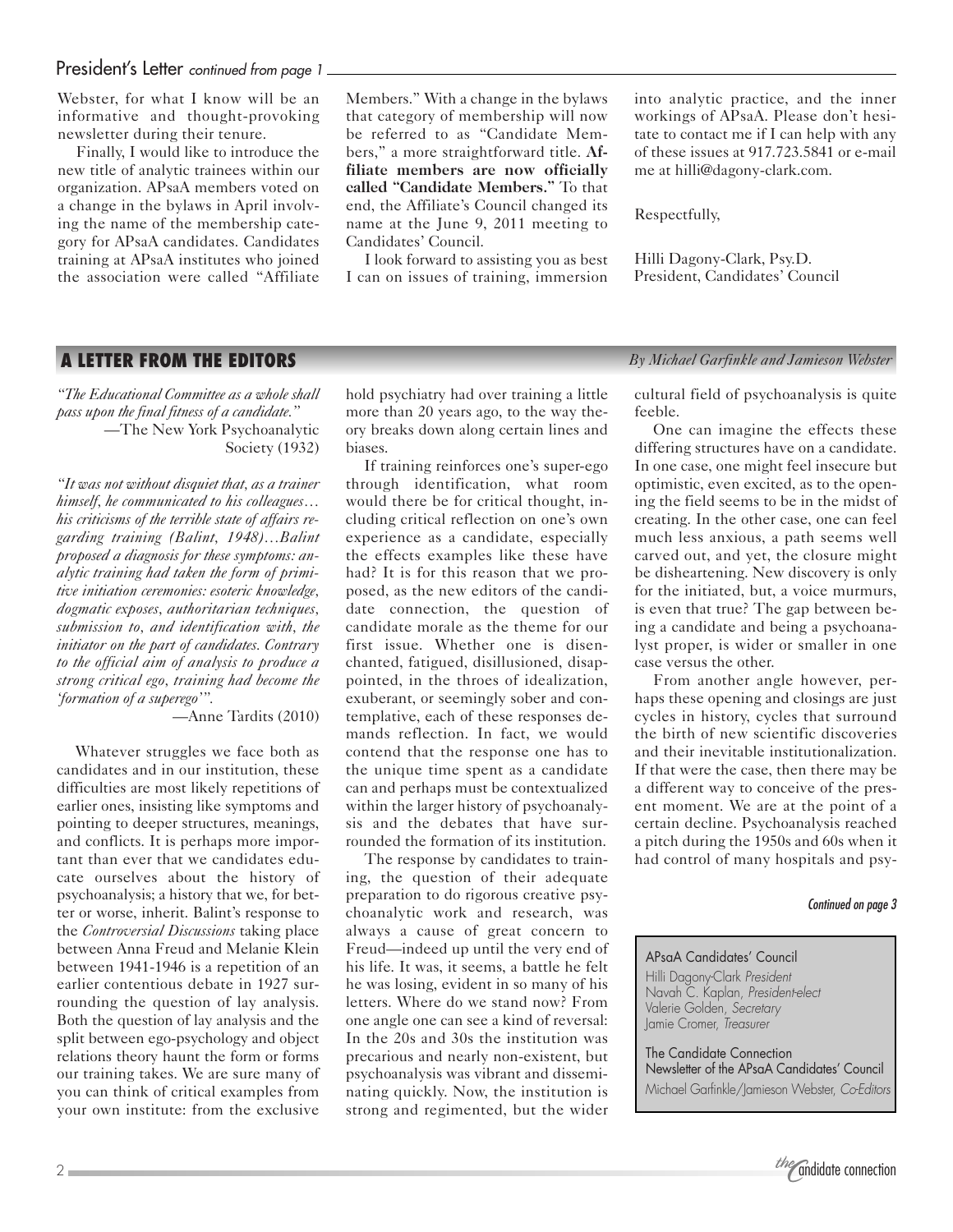chology doctoral training programs, not to mention Hollywood and the literary and artistic elite. We have since fallen fast from this prominence. While this, to be sure, induces anxiety, perhaps it is, like all anxiety, the sign that we are approaching the threshold of something new. Like a recession, it is a moment that can be the source of reflection, as well as, reinvention.

How we approach these symptoms of hope, anxiety, reflection, and the wish to reinvent will likely determine the shape of psychoanalytic training for this generation of psychoanalytic candidates and the next. In this issue of the Candidate Connection, Vanessa Sinclair, a candidate at the New York Psychoanalytic Society & Institute, reflects on the Affiliate Forum at the last January meeting. How to conceptualize the act of psychoanalyzing, and how training programs ought best prepare candidates for this task, are both addressed. Thomas Franklin, a candidate at the Washington Center for Psychoanalysis, presents his personal process in contending with low morale. He begins by saying that "we (psychoanalysts) are dying off." J. Todd Dean, a training and supervising analyst at the St Louis Psychoanalytic Institute,

takes up the issue of death and situates death and dying as central to thinking about what is next for psychoanalysis. He considers why the death drive has been relatively banished from psychoanalytic thinking within the American and tells of what is lost in our ability to move forward without it. Closing this special issue, Jamieson Webster interviewed Jean-Michel Rabaté, Vartan Gregorian Professor in the Humanities at the University of Pennsylvania and widely published in psychoanalysis. An effort to delineate a history of psychoanalysis is offered. Like J. Todd Dean, Rabaté argues that "death is the cure for psychoanalysis." He goes on to offer some ideas for candidates who will become the future graduates of our societies: "launch new institutes and be creative about the future."

This issue of the **Candidate Connection** offers glimpses of people at different stages of the psychoanalytic lifecycle: new candidate, advanced candidate, faculty member, careful observer of psychoanalysis. It is our hope that their perspectives combine to produce a tension that proves generative in thinking about candidate morale and the future of psychoanalytic training.

A final note: we hope this issue produces dialogue and we welcome letters to the editor and response papers to be published in a later issue. Please write us at michael.garfinkle@mssm.edu or jamieson.websterphd@gmail.com

Yours,

Eds.

#### **Works Cited**

The New York Psychoanalytic Society. (1932). The *New York Psychoanalytic Society. Psychoanalytic Quarterly, 1,* 168-187.

Tardits, A. (2010). *The Training of the Psychoanalyst.* London: Karnac Books, 2010.

*Michael Garfinkle, PhD, is a fourth-year candidate at the New York Psychoanalytic Society and Institute, where he is also the Matthew Silvan Research Fellow. He is in private practice in New York, an Assistant Clinical Professor of Psychiatry on the faculty of the Department of Psychiatry at the Mount Sinai School of Medicine, and Clinical Researcher at the Seamen's Church Institute.*

*Jamieson Webster, PhD, is a fourth-year candidate at the New York Psychoanalytic Society and Institute. She is in private practice in New York, and is on the faculty of the Departments of Psychology at the New School and New York University. Her book, "The Life and Death of Psychoanalysis," is due to be released in the fall by Karnac Books.* 

## **ON CANDIDATE MORALE**

### **One Candidate's Response to "On Beginning the Treatment" — The January 2011 Affiliate Forum at APsaA's National Meeting in New York**

*By Vanessa R. Sinclair, Psy.D.*

*Candidate Delegate, New York Psychoanalytic Society & Institute*

In Sigmund Freud's seminal paper, *On Beginning the Treatment* (1913), he delineates the therapeutic frame as well as outlines obstacles that may be encountered during the opening phase of treatment. The January 2011 Affiliate Forum of the same name, chaired by Lucy LaFarge of Columbia University, explored these issues and asked the audience to contemplate at what point a patient has moved into the middle phase. With clinical material presented by Natasha Chriss, an advanced candidate at the Columbia University Center for Psychoanalytic Training and Research, panel members included Anton Kris and Stephen Cooper of Harvard University.

Currently, psychoanalytic candidates not only face the difficulties originally delineated by Freud but also a whole new set of challenges. Psychoanalysis is not as popular as it once was and candidate morale has seen a decline. Many candidates experience difficulty securing control cases and more and more patients are being transitioned into psychoanalysis from psychotherapy. Oftentimes, patients are beginning psychoanalysis at a later stage in their lives and come to us having undergone prior psychoanalytic treatment. Facing such challenges, it remains essential that we, as analysts, continue to apply the fundamental rules delineated by Freud, while simultaneously encouraging the development of personal analytic style, fostering the creativity and critical thinking skills needed to navigate this changing psychoanalytic climate.

The opening phase of an analysis is a critical period and must be navigated with care. Freud's classic railway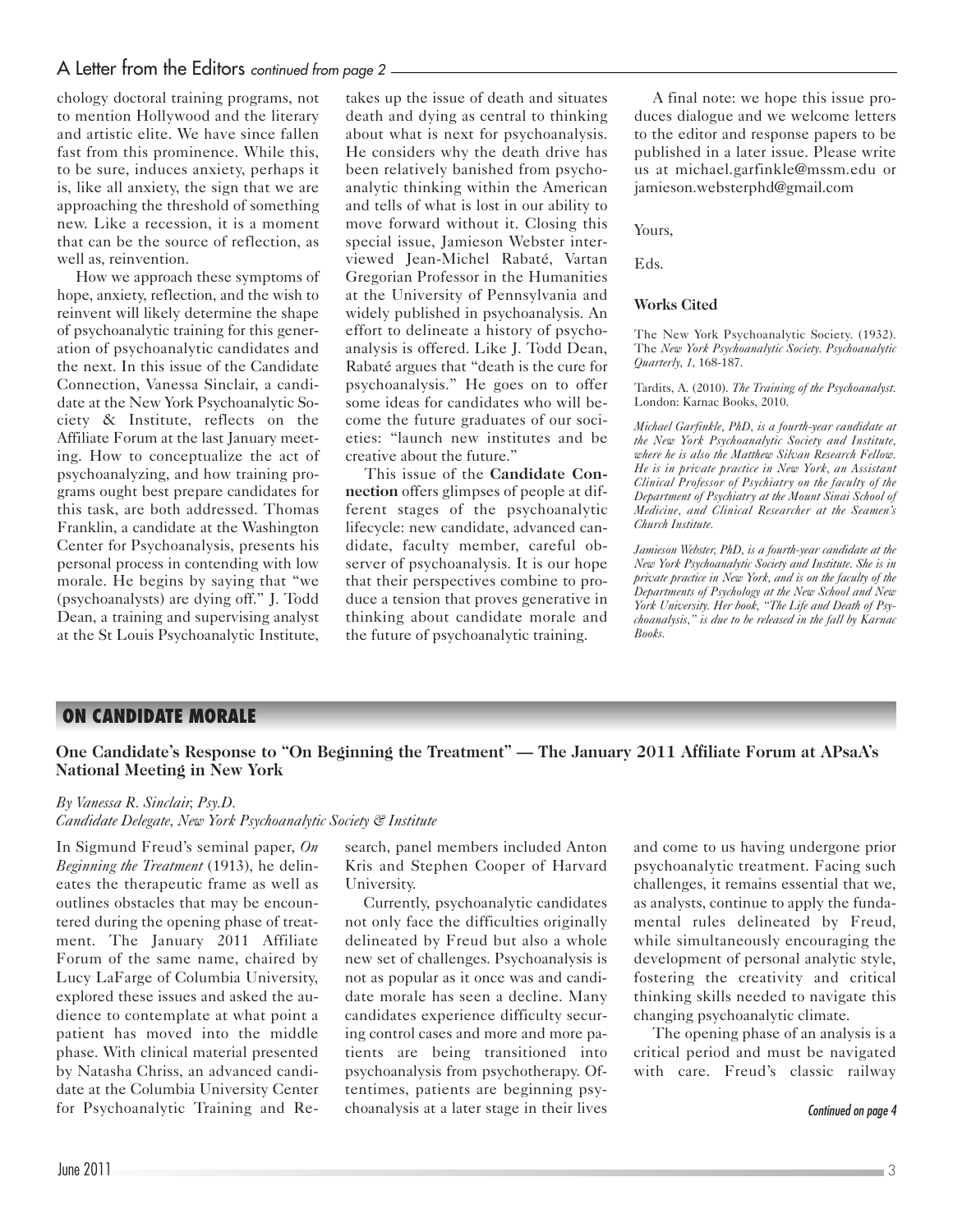metaphor remains the best guideline for delineating the analytic process upon beginning the treatment. Even if the analysand has experience with psychotherapy or psychoanalysis, it remains an eloquent verse with which to set the stage: "Say whatever goes through your mind. Act as though, for instance, you were a traveler sitting next to the window of a railway carriage and describing to someone inside the carriage the changing views which you see outside."

In *The Train Ride: A Study of One of Freud's Figures of Speech* (1970), Bertram Lewin takes this idea a step further when he reminds us that there are two persons in the railway carriage:

I shall only point out that there are two sides to a train, therefore a second window and corresponding landscape. The passenger at the window in the original figure, concentrating on his side of the road, would not perceive the second window. The inside passenger, passively attentive to the verbal messages, would be inattentive to this window too—but not unaffected. He would... register images received from the window through the corner of his eye; that is, by 'indirect [peripheral] vision', which, then, he might or might not combine with the messages from the other passenger on the train, while they are traveling companions on the terminable or interminable journey.

Reflective of Otto Isakower's concept of *the analyzing instrument,* we are encouraged to attend to our own associations to the material presented, lending credence to thoughts that arise verbally as well as visually. Cooper encourages us to utilize our imagination, expanding the way we think about the clinical material. The patient presented by Chriss had a largely absent father, who when present was terrifying, and a mother who was emotionally absent and severely depressed. Imagine what it is like for this patient to be in the room

with the analyst, to have a mother who doesn't collapse immediately. Envision the subjective experience of the patient; take note of inner experiences and fantasies. These practices help to both enrich and deepen the treatment.

In *The Analyzing Instrument...* (1992), Herbert Wyman reminds us that for many years countertransference was regarded as an obstacle to the analytic process to be cleared away by the selfanalysis or further analysis of the analyst. However, currently analysts are encouraged to view countertransference reactions as additional data to be utilized in treatment. The countertransference response need not be viewed as an isolated reaction of the analyst but, accompanied by its self-analysis, could function as a continuous "silent counterpoint, an integral part of all good analytic work," citing Leo Stone's *The Psychoanalytic Situation* (1961).

While retaining the fundamental importance of the therapeutic frame in psychoanalytic treatment, we must simultaneously cultivate a culture where the creativity and clinical judgment of the analyst is supported. The process of psychoanalysis as unique to each individual should be emphasized. We must be careful not to be too loose nor adhere too stringently to the rules, for each is fraught with its own pitfalls. As Sacha Nacht relates in *Variations in Technique* (1958), the particular type of analystanalysand relationship established within the therapeutic framework reproduces the very relationship the patient has with the outside world via the transference, renewing it in order to correct and improve it. We must keep in mind that each patient experiences this relationship in an individual way. Therefore, applying the same rules indiscriminately to all patients would be a mistake and may jeopardize the result of the treatment.

During the beginning phase of treatment, one of the main objectives is to prevent the patient's unconscious resistances and masochistic attitudes from overcoming the conscious desire to get well. As analysts, we can all agree on the primary importance of the attitude of neutrality in the treatment and towards the patient. We must maintain a nonjudgmental stance and avoid any attitudes that may alter the spontaneous development of the transference. If neutrality is not maintained, especially during the opening phase of treatment, we may be lured into enactment. LaFarge emphasizes the importance of sustaining awareness that the transference tends to be expressed in a patient's actions rather than words. As the transference and countertransference arise together, we may experience a pull towards action. We must remain receptive to the patient's projections while maintaining awareness of our countertransference, neither fully resistant to acting upon it nor swept away by it. If we are pulled into enactment early on in the treatment, Nacht (1958) warns us that the patient may quickly settle oneself comfortably into the analysis, which has provided a familiar pattern of unconscious and neurotic satisfactions. This may become an end in itself. However, adhering too rigidly to rules may pose its own set of difficulties. Even certain minor rules, when too strictly applied, may give rise to serious trouble. Aspects of treatment may be turned into a veritable ritual which suits certain types of patients only too well. These rituals may become a screen behind which the patient conceals and thus eludes the treatment. It therefore seems necessary to, at times, upset this ritual when the opportunity presents itself, thereby preventing rules of technique from getting into a rut and jeopardizing the treatment.

The patient Chriss chose to present was transitioned from psychotherapy to psychoanalysis. The first session the couch was to be utilized, the patient entered the treatment room and stated, "It feels like an abortion clinic in here." By beginning the analysis in such a way, the patient exhibited a need to ensure the analyst would be able to handle the intensity of her affect and not be put off by such images of violence and aggression. Chriss described initially feeling overwhelmed, experiencing difficulty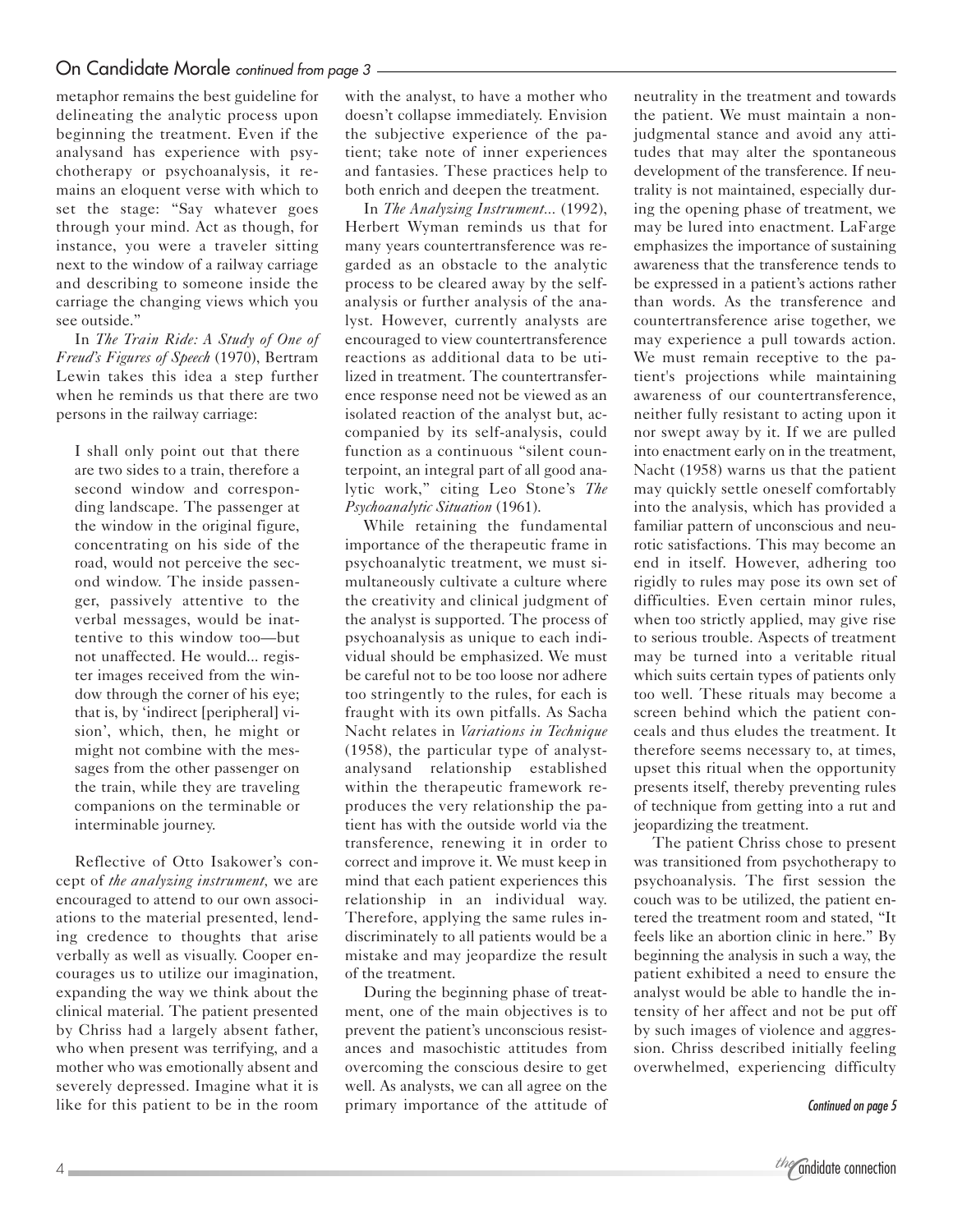### On Candidate Morale continued from page 4 -

managing the patient's projection and containing her neediness and aggression.

I encountered a similar experience with my first control case: The patient had undergone a previous analysis, which terminated due to the retirement of the analyst. The patient harbored feelings of anger, resentment and abandonment; in turn, I became the target of her rage. As she ruthlessly berated me session after session, attacking my relative lack of experience as a candidate, as well as my age and appearance, I felt defensive, angry and overwhelmed. As the treatment progressed, I became better able to observe the situation more clearly and recognize that the patient needed to ensure I was able to handle the intensity of her aggression and would not abandon her as she felt her previous analyst had.

In cases such as these, where the analysand has undergone a prior course of psychoanalysis or psychotherapy, another layer of complexity is added to the current treatment. Not only will the transference relationship to the primary caregivers have to be navigated, but unresolved transference issues between the patient and previous analyst will have to be confronted as well.

"Once established, the transference forms an intermediate realm between illness and real life," states LaFarge. "Wishes initially formed in childhood take the same shape when formed in the analytic process in relation to the doctor." In facilitating this process, we, as analysts, come to be a part of it while concurrently remaining apart from it. We

supervise this process but must remain aware that we are observers, facilitators, and not the directors of this process. Freud (1913) states that the analyst "sets in motion a process, that of resolving existing repressions. He can supervise this process, further it, remove obstacles in its way, and he can undoubtedly vitiate much of it. But on the whole, once begun, it goes its own way and does not allow either the direction it takes or the order in which it picks up its points to be prescribed for it."

As the treatment moves into the middle phase, the patient's affective experience in the transference often intensifies. When this occurs, the patient may become aware of increased anxiety regarding regression. At other times, we may know less about how the patient feels due to increased defenses. La-Farge advises us to remain aware that, as the treatment progresses, we may be overly lured into viewing the treatment from the patient's perspective. We may concurrently display resistance, avoiding the multi-faceted layers of meaning present in the clinical material.

Throughout our training, we develop the skills needed to determine when it is appropriate and in the best interest of the patient to modify the therapeutic frame. As there is no sure prescription for the course of treatment in psychoanalysis, we are reminded of Freud's (1913) metaphor of a game of chess:

Anyone who hopes to learn the noble game of chess from books

will soon discover that only the openings and end-games admit of an exhaustive systematic presentation and that the infinite variety of moves which develop after the opening defy any such description. This gap in instruction can only be filled by a diligent study of games fought out by masters. The rules which can be laid down for the practice of psycho-analytic treatment are subject to similar limitations.

As Kris so aptly stated, "Just make the best move, that's how to deepen the analysis."

Psychoanalysis will continue to be fraught with challenges and debate, as is necessary for the advancement of the field. As candidates, we are the future of psychoanalysis. We must encourage our fellow candidates to become actively involved in this process by nourishing critical thinking, immersion in psychoanalytic theory, writing and presentation.

*Just as we combine our clinical skills and clinical judgment with intuition and creativity to provide the optimal treatment for our patients, we must also apply these skills in the development of psychoanalytic theory and practice, continually challenging ourselves as well as our predecessors.*

### **Candidate Morale; a complicated thing…**

#### *By Thomas N. Franklin, MD*

*Candidate, Washington Center for Psychoanalysis; The Retreat at Sheppard Pratt*

#### *We are dying off.*

This is something I noticed even before I started at the institute. APsaA and our local society elegantly memorialize the dead. They also celebrate new members, new candidates, graduations, and certifications. Unfortunately, the deaths are outnumbering the new members

quite decisively, and have for some time. Look around at any meeting of the American, and you will see a sea of wise, kind faces. Most of these folks are over 60. I have had a sinking feeling as I have pursued my training that I have boarded a ship that has been taking on water for some time while its leaders spent years in committee rearranging the proverbial deck chairs. Every time I

get the quaint ballot asking me to give my proxy to vote at each meeting of the American, I just shake my head and wonder how long it will take for our organization to finally enter the 21st century and do these kinds of things via computer. There are several institutes in the Washington, D.C. area that can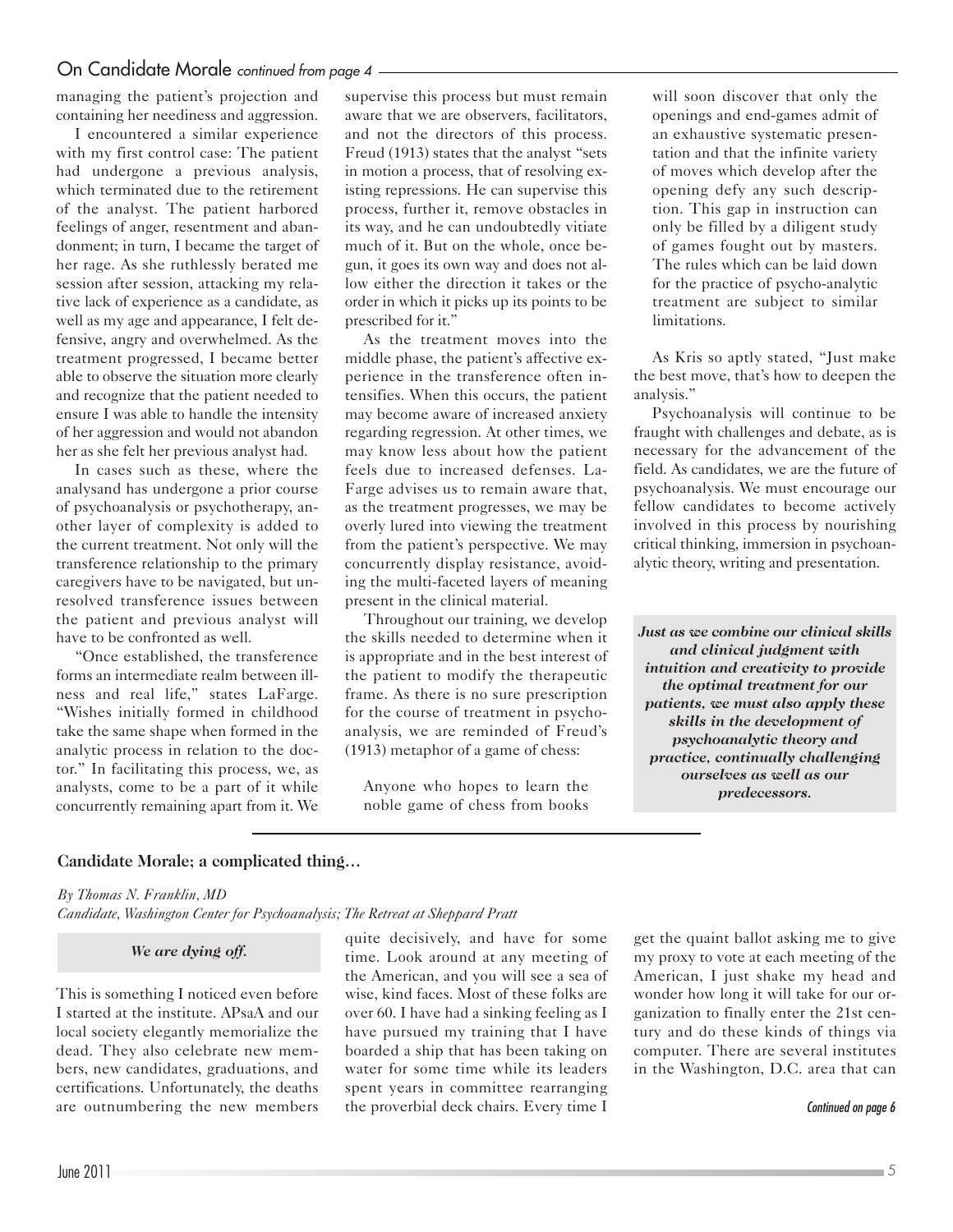likely agree on 75% of what they believe in and share myriad common goals, but with rare exception there is still a Mexican standoff between us when what we should be doing is joining forces. My wife doesn't ask me anymore, but for the longest time she helpfully inquired as to why I was pursuing training that costs tens of thousands of dollars in direct costs and lost income and has me spending hours away from my family each week, just to be qualified to make less money practicing when I was done. My colleagues have been supportive, some amazingly so, but the younger ones wonder aloud why I am pursuing a qualification that in most quarters will not advance my career but instead brand me as some kind of throwback.

### *Despite all this, I persevere.*

Why, you might ask, after what I wrote above? Well, my personal analysis has taught me to make the most of this life, and I believe that analytic training will allow me to help others get the most out of their lives as well. My col-

### **On Failing Better**

### *By J. Todd Dean, MD*

*J. Todd Dean, MD is a psychiatrist and psychoanalyst in private practice in St. Louis, MO, where he is director of the St. Louis Lacan Study Group. He is a training and supervising analyst at the St. Louis Psychoanalytic Institute, and a clinical instructor at the Washington University School of Medicine's psychiatry department.* 

There came a point, about the time I graduated from analytic training, when I started to have a queasy feeling. My analytic cases weren't working out quite the way I had expected. One analysand spent years and lots of money only to try to discover what would make me happy; at the end of her analysis, anger at not solving this mystery was her strongest feeling. Another seemed perfectly happy leagues at the Washington Center for Psychoanalysis are some of the most skillful, smart, empathic, thoughtful, nicest people I have known. I am proud to be associated with them. My fellow candidates, both at my own institute and that I see at meetings are similarly impressive. These are my people. I got the letter from our APsaA president, Warren Procci, M.D. yesterday outlining some of the strategic planning going on within the organization, and I was heartened that we seem to have focused leadership that isn't just identifying the problems, but is on a path to offering real solutions. Hopefully this process will replace the glacial pace of change that seems to have prevailed for the last 100 years.

In the near future I hope we will have an organization and profession that looks for ways to be more inclusive instead of putting up various roadblocks to keep people out. While many tenets of psychoanalytic thought have been co-opted by other thinkers, psychoanalysis as a whole has been losing decisively in the marketplace of ideas. While we meet, talk, and publish amongst ourselves, other thinkers in the various related disciplines are

to fall into a deep sleep while lying on the couch as soon as I spoke, day after day, for years. A depressed patient was actually nostalgic for his old symptoms and the psychiatrist who put him on a new medicine every week, the very reasons he came to analysis in the first place. It was with considerable trepidation that I realized there was not one case in my practice that didn't call into question my understanding of how analysis is supposed to work. How can people who are willing to put all this time, money and effort into changing their lives be so set on never changing or, perhaps more surprising, being resentful of change when it happens? Jumping through the various analytical hoops – graduating, becoming certified, passing setting the tone of the debate in the wider world. Why does the American meet twice a year? We should be spending more time in other organizations and our communities keeping psychoanalytic thought and ideas on the front burner instead of just preaching to the choir every six months. If we want to turn the membership numbers around we need to be more attractive to people at all stages of their careers. Young clinicians don't need us – We need them! This may mean a different course of psychoanalytic training that doesn't take 5–7 years and cost \$50–100,000. It would seem that to maintain the purity of the profession, some would be willing to let it literally die out.

I will soldier on. But for our profession, our way of thinking, to come back from the brink we must continue soul searching and decisively take action at the local and national level to attract more candidates, consider offering full-membership to institute-trained psychoanalytic psychotherapists, and take our knowledge and message outside of our organization and be the thought leaders that psychoanalysts once were.

the vetting for training and supervising analyst – made little difference, here: I felt no more certain of my understanding, and people I presumed knew better than I were allowing me a pass. Either I was able to disguise my uncertainty better than I realized or intended, or everybody else was in the same boat.

As it happens, my interest in psychoanalysis began under similar circumstances. I had trained at, and subsequently joined the faculty of, a decidedly non-psychoanalytic psychiatry department. While there I became interested in psychosomatics, eventually working with the university's pain management center. Over a period of several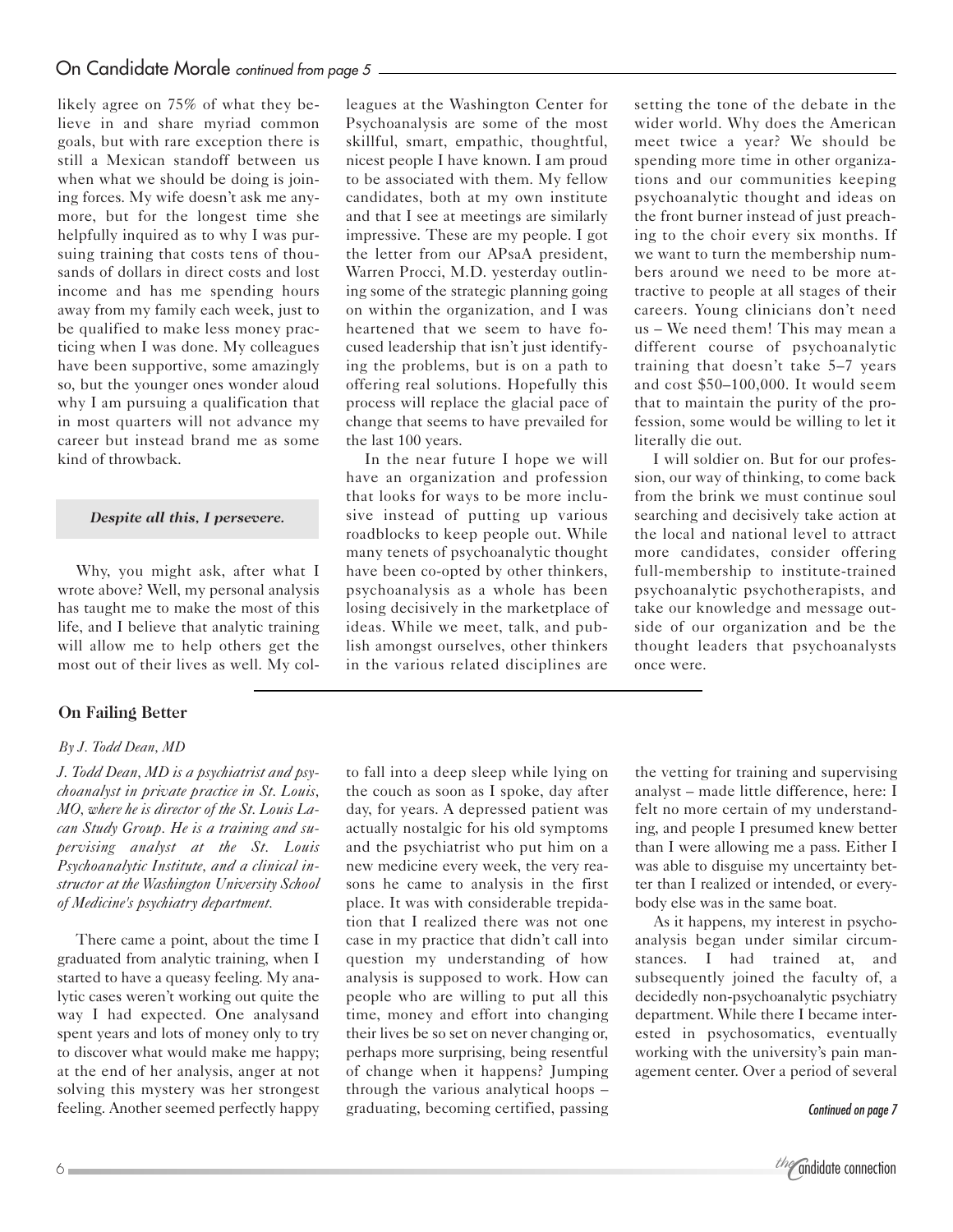years, it became unavoidably clear to me that a substantial number of the people I was asked to see made choices that perpetuated their pain, and that this could not be explained away as a form of manipulation for secondary gain, nor could it be changed by explaining how things could be better. In fact, if a therapy – pharmacological, physical or psychological – helped, a significant number of the people I saw either stopped it or developed a new symptom.

This completely contradicted anything I had been taught (or chose to believe) about how the mind deals with suffering: whatever its source, the mind of the sufferer would naturally choose to pursue its remission. When that didn't happen, it was always because of ignorance: the patient quit taking his medication because his symptoms were better, or refused treatment because of the stigma of seeing a psychiatrist, or stopped the treatment because he thought he should spend the money elsewhere. But if, in fact, the patient made choices *in order to* perpetuate his suffering, then the problem was not a simple matter of correcting ignorance and doing our best till a better treatment was discovered.

Of course, Freud also asked, in almost every volume of the Standard Edition, why people were driven to do things that were manifestly unpleasurable. In **Beyond the Pleasure Principle** he came up with a provisional answer to this question that he would continue to call on till his own death – the *Todestrieb* or death drive. That text itself is problematic beyond words, as though its author, like an analysand at certain moments in the treatment, couldn't believe what he was saying, couldn't believe he was saying *this*. Jean Laplanche calls it "the most fascinating and baffling text of the entire Freudian *corpus*", adding, "Freud's discourse is only sporadically and superficially subordinated to logical imperatives." Not exactly a ringing endorsement for a scientific paper, but arguably the only way in to the topic.

I recall the subject of the death drive coming up only a few times during my analytic training, mostly to be dismissed. It was something Kleinians got excited about, but, for the rest, it was a quirk of Freud's teaching that didn't need to concern analysts today.

What drew me back to **Beyond** and the death drive – the realization that my theory had not worked out as well as I had expected – is not unlike where Freud found himself, circa 1920. If the definition of the death drive seems hopelessly muddled, Freud's reason for spending time on the concept in the first place is pellucid: psychoanalysis wasn't working out the way he thought it should. He had to admit that there were things in any given treatment that prevented the work going well, no matter how he theorized the talking cure.

It would be more than thirty years after Freud wrote this paper, as best I can tell, that analytic theorists would be able to describe the death drive in a way that made it more clinically relevant, while still consistent with Freud's own conception. For Loewald, the death drive was, in its aim-inhibited expression, a necessary force for unbinding the ego's structures. Lacan, also writing in the early 50s, saw the death drive as an essential concept, if the psyche was to be capable of change at all. For both authors, a force for breaking down previously generated structure, so that subjectivity can in fact change, rather than

*Most critics of the death drive (like most proponents of it, though for different reasons) miss the point here: Freud, as I see it, is not saying he still couldn't find the silver bullet, but that, no matter what silver bullet one contrived, there was something inherent in psychic life that pushed for disruption, even of eagerly sought-after silver bullets.*

be entirely determined by the subject's historical, biological, and sociological circumstances, is a necessary element in psychoanalysis.

But in most schools of analytic thought, at least in the Anglophone world, this remains a road not taken. No other development of Freud's thought was so completely rejected by even his most devoted followers from the beginning; further, it continues to be dismissed, or, as in the Kleinian interpretation, reconfigured to mean something largely unlike what Freud was trying to do. Why should this be the case? I would like to conclude by addressing this question.

In explaining what had brought him to formulate the idea of the death drive,

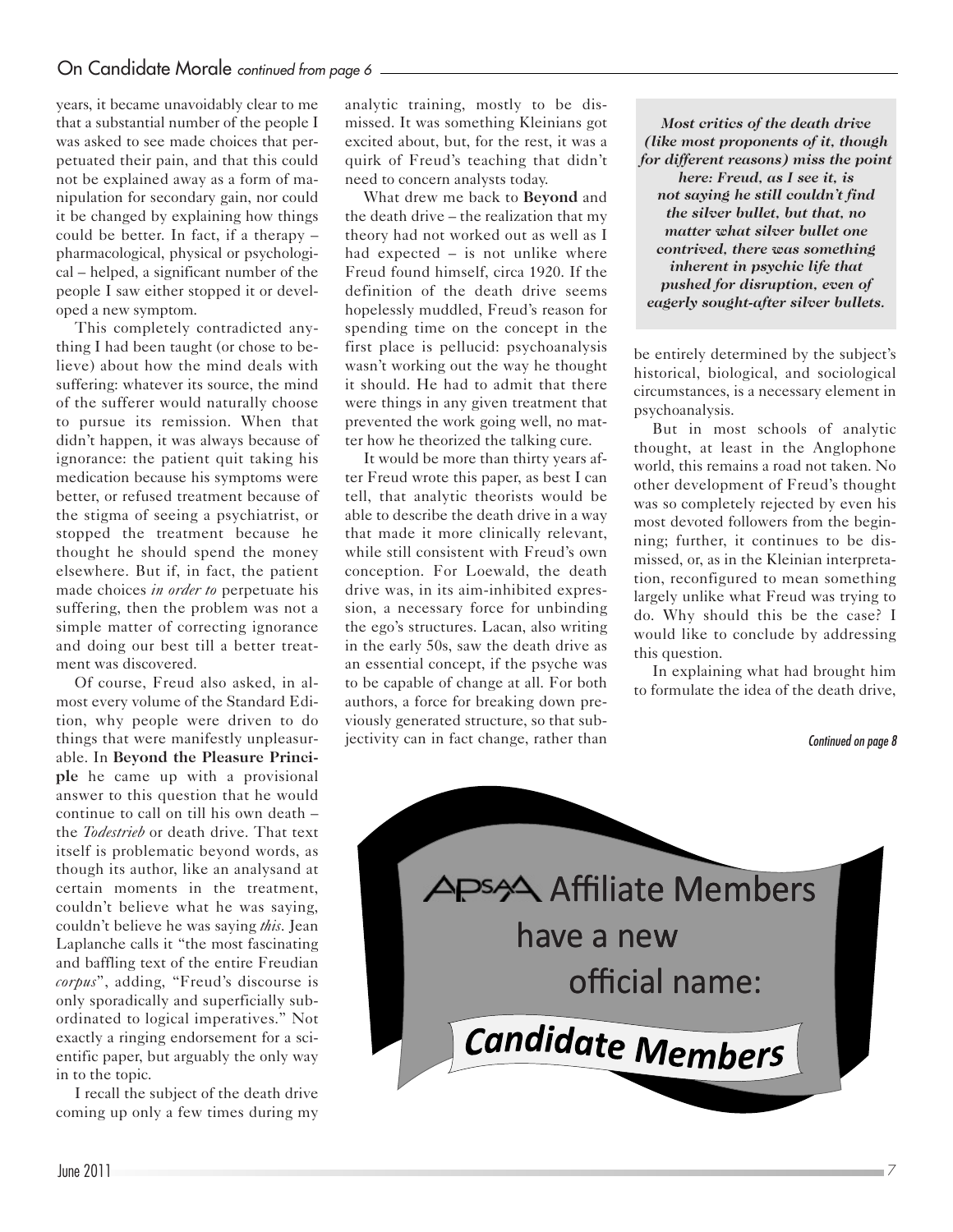Freud describes three earlier positions he had thought were the means to therapeutic action in psychoanalysis. In each case, he writes, his assumptions were proved wrong. What Freud calls the death drive is the culmination of a repetition, a marker of that failure. I believe we can say that here Freud is in a particularly Oedipal situation.

Like Oedipus, Freud had solved many mysteries. He thought he had, or would eventually have, all the answers he needed to solve the mystery of the unconscious. But at this point, his mystery solving has not worked according to plan. From 1920 on, he is rather in the position of Oedipus after he realizes who his wife really is and what happened to his father. It is commonly acknowledged that Freud was never entirely comfortable with the death drive. It is not hard to understand why.

The death drive, then, is a blow to the narcissism of the analyst: it implies a point where our efforts break down. However, as both Loewald and Lacan, among others, came to see, it is also the means to making something new happen. To refer to my own experience, it was the failure of my theories of how the mind works that led me to psychoanalysis in the first place; it was only because of persistent breakdowns in my understanding that I continued to look for new and better ways to do the work. I hope I have failed better, but nothing would have happened at all if I hadn't failed to begin with.

In postulating the drive, Freud is allowing for a possibility of change that is otherwise unavailable – a possibility that can only be realized through the disruption of a previous state of affairs. As I see it, if the death drive is a valid concept, then goals of understanding – the analyst understanding the patient, the patient understanding himself, the analytic dyad experiencing rapport – are not so important. Instead of striving always for more insight, analysis becomes a kind of action whose goal is the disruption of the arrangement that got the patient to the analyst in the first place. The patient's acting out, for example, is disrupted not by the analyst's interpretations, but by the analysand putting into words (which are, Lacan wrote in 1953, "the death of the thing") the impulse that got him to this point. To refer back to an earlier example: I did not need to search, day after day, for the interpretation – of internal conflict, of transference, of resistance – the three kinds of therapeutic action Freud found wanting by 1920, or of anything else – that would keep my patient from falling asleep: that is really his job. I just needed to keep him awake and talking. If anything disrupts his soporific equilibrium, it will come through his words, not my interpretations, which can do no more than set the stage. As an aside, I would suggest that there are several examples of this in the clinical literature, by authors who would never have

anything good to say about the death drive, but that this fact is almost never remarked on.

Of course, the death drive flies in the face of many other models of psychological medicine, such as psychopharmacology. But is it not at least possible that Freud got something right, with the death drive, in a way that so-called evidence-based models of mental health care do not? To take only one example: the suicide rate has not changed significantly since the introduction of SSRI antidepressants, which, more than 20 years on, are now ubiquitous. In fact, a recent article in *The New York Times* suggests that the use of polypharmacy may have contributed to the increase suicide rate among soldiers returning from war; certainly, it has not helped. This suggests to me that holding the depressed subject together by trying to make him not feel bad – the aim of most models of mental health care – is not obviously such a good thing, even when it is successful, as the literature of general psychiatry suggests it is.

In a sense, it is not a complicated idea: for something new to come to fruition, something old must die, in the psyche as in horticulture and the Gospel. The corollary, too, is straightforward: if old ego structures do not break down, if the death drive is successfully denied, then nothing new can happen at all. Instead, there is the unsublimated realization of the drive's aim – a return of the repressed, if there ever was one.

### **The Death or Obsolescence of Psychoanalysis? Interview with Jean-Michel Rabaté**

### *By Jamieson Webster*

*Jean-Michel Rabaté is Vartan Gregorian Professor in the Humanities at the University of Pennsylvania where he teaches comparative literature. He is a managing editor of the* Journal of Modern Literature *and a senior curator of Slought Foundation. He has authored or edited more than twenty books on Modernism, literary theory, psychoanalysis and contemporary art. Recent titles include:* The Future of Theory

*(2002); Ed.* The Cambridge Companion to Jacques Lacan *(2003),* The Palgrave Guide to Joyce Studies *(2004),* Logiques du Mensonge *(2005), and* 1913 *(forthcoming).*

**Jamieson Webster (JW):** You hear much these days about how psychoanalysis has lost its prominence over the last 20 years, not just in its clinical dimension

but in its applied form as well - in philosophy, literature, and the arts. You've lived through its heyday, especially in France in the 60s and 70s, through to its current form, also here in America in the 21st century. Can you tell us some of your experience and thoughts on the place of psychoanalysis past and present?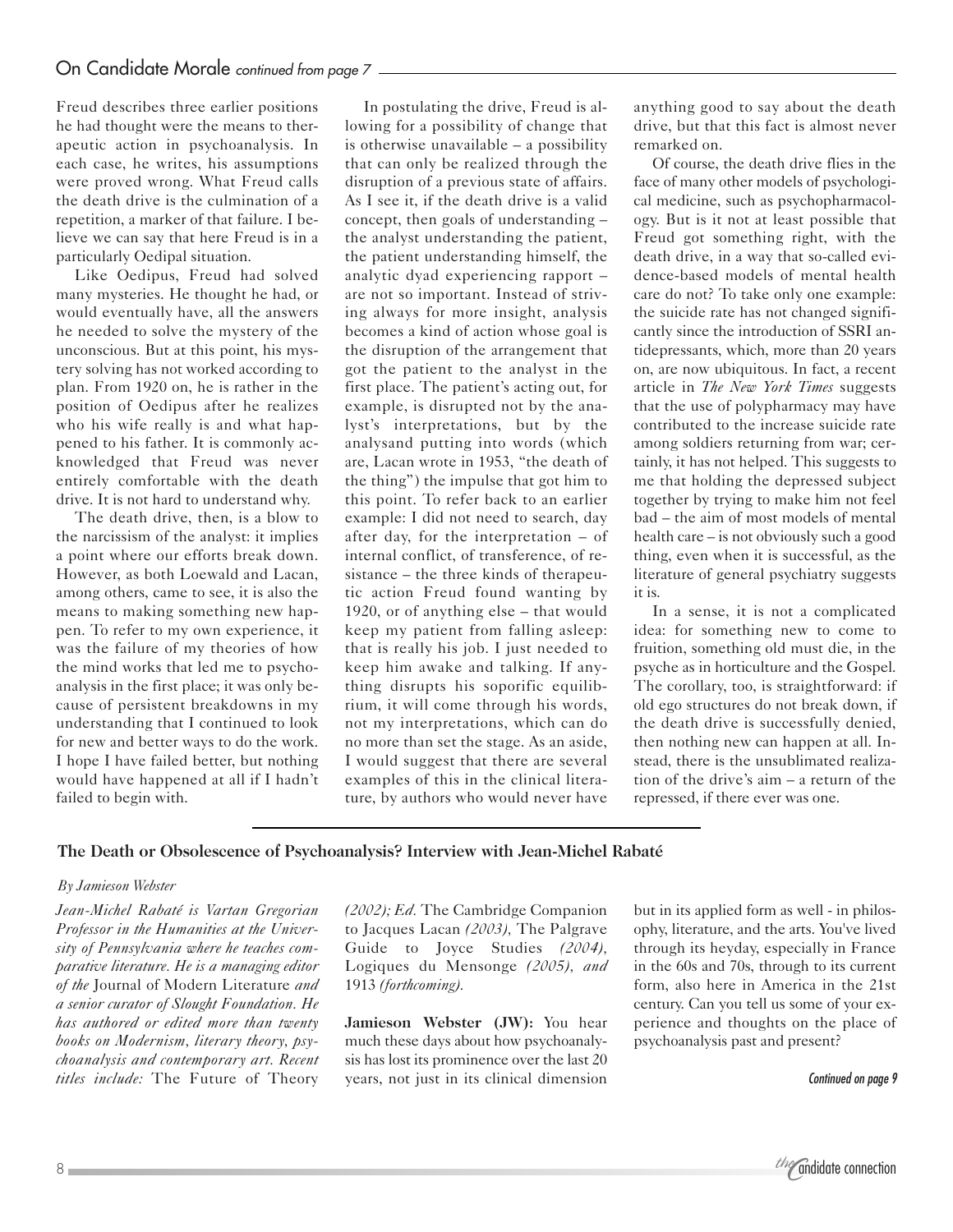## On Candidate Morale continued from page 8

**Jean-Michel Rabaté (JMR):** My reaction is the same as when I hear people talk about the death of Theory. I try to distinguish between what has been caused by past excesses, arrogance or hubris among devotees of Theory or Psychoanalysis, and what has been caused by the logic of history, with its changing fashions. The first half of the diptych is not to be regretted and can be discarded, but the second panel needs to be repainted. We are entering a fully globalized world, and it is interesting to note that psychoanalysis is doing well in emerging cultures, as say in Brazil, China and Australia. The North American situation is an exception—it was in the US that psychoanalysis became a dominant discourse just after WWII, and this model, although successful, was terrible. Lacan had a point when he attacked it. One cannot read

the books or journals published in the US at the time without feeling nauseated by the most stupid trivialization of Freud's ideas. All this had to go, to vanish before something else would emerge. I see that as still a possibility.

**JW:** Can you tell us what brought you to psychoanalysis, your path to Freud and Lacan? What was it in Freud or Lacan that touched you in particular?

**JMR:** I was touched by Lacan himself, or rather by his speech. I am not sure that I would have been interested if I hadn't heard him speak at his Paris seminar. He had an enormous charisma, a little like Bill Clinton, if you want. You felt that here was someone who had no fear and who kept on probing the most difficult issues with an extraordinary vision. Later, I read

Freud in German, and that is when I discovered a master as well, but the French translations left me unsatisfied. Most of the English translations are better, but they nevertheless miss a great sense of style.

**JW:** I've been surprised that many philosophers who are interested in psychoanalysis never go into analysis. I know you are an exception. Can you tell us anything about how this experience has changed your work?

**JMR:** Yes, this experience has changed me, quite simply. On the one hand, I had imagined that I needed to know first hand what psychoanalysis was about and could not just content myself with reading the texts. But it's true that one does-

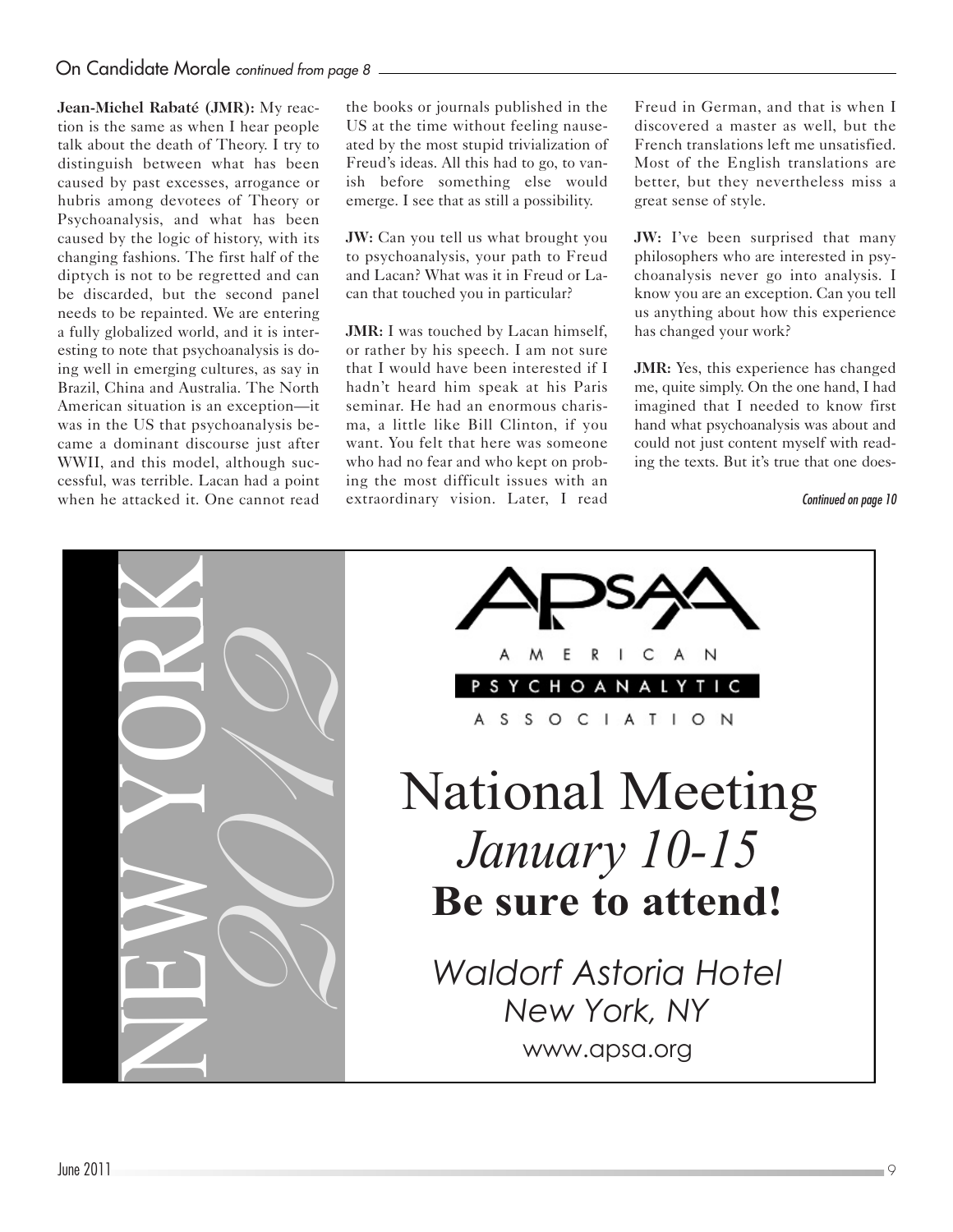n't decide to begin an analysis in the name of intellectual curiosity only. I needed it, after a divorce, the death of my father, and a complicated affair with a beautiful but border-line woman. It is out of such situations, banal as they are, that one tries to stop repeating the same mistakes over and over again. I am not sure whether I succeeded, but at least I understood the phenomenon of repetition.

Moreover, one can soon understand that it's not enough to understand. For instance, I once had had a girlfriend who had a snake phobia. She would pass out every time she saw a snake or the picture of a snake. She has been told that this was sexual, that this had something to do with the penis, castration, and so on. She agreed that the interpretation was correct, nevertheless this did not prevent her from passing out each time she saw a snake. This simple example shows why one needs the dynamics brought by transference, it is the only force that permits one to act upon similar moments of insight.

Being in analysis with a very smart Lacanian allowed me to understand transference, which should not be confused with love since it is generated almost automatically by the analytic apparatus, when it works. This has proved invaluable for me as a teacher for instance. I have learned thanks to this that a few well-chosen words, chiseled by silence and spoken with a sudden conviction borne out of the dialogic moment can touch you deeply. So deeply that you'll spend month figuring out their implications. I have learned that language has an impact on bodies, and to me this is the whole issue.

**JW:** What thoughts do you have about the future of psychoanalysis?

**JMR:** Psychoanalysis has a future, even in the US. It will be different, to be sure. Practitioners will make less money, and cures will be more flexible, even if they do not follow the model of Lacan's variable session (although I find it better, having had the experience of the classical schedule, fifty minutes

each session, and the Lacanian time, from ten minutes to forty, and I prefer the second). But there is a need for a technique that avoids heavy medication with all the negative side-effects and that allows a person to hear what he or she says from the outside. In many cases, it amounts to giving a person the benefit of truthful remarks that are often made from an exterior point of view and can never be communicated directly. In common enough cases such as addiction to drugs or alcohol, anorexia, bulimia, impotence, frigidity, ADD, hyperactivity, I am sure that in the long run even health insurance people will understand that it is cheaper and more effective to work via the fine comprehension of individual's knots than providing all of them heavy medication in bulk that simply displaces the issue.

**JW:** You've written a wonderful paper on the death of psychoanalysis vs its obsolescence. Can you tell our readers a little about your thoughts in that paper?

**JMR:** I start from the apparent paradox that death is the cure for psychoanalysis. It cures its obsolescence. By this, I mean the theory of the death drive and everything that derives form it. Freud's theories were lost when most second generation psychoanalysts wanted to erase this aspect that they blamed on the master's innate pessimism. Similarly, they wanted to replace the sexual issues with social issues of adaptation to norms. On this point, Lacan and Adorno agree. There is also the fact that because Freudianism has been so successful in the fifties and sixties, today you cannot have an impact on a patient by either explaining Freud's concepts (as he would do) or by saying things like: "You are in love with your mother," "You want to have a bigger penis than your father," etc. Freud still believed that explanations of this kind would help the analysand to be "enlightened," and would then help him get rid of his or her symptoms. Today, such statements cannot have the effect of a discovery or of novelty. Those "interpretations," no matter how true or relevant they may be, will sound like clichés. Also the practical handling of the cure along strictly Freudian lines, fifty minute sessions five times a week, is not adapted to conditions of life in our society. Fewer people have the luxury of jeopardizing their careers and family lives to accomplish this. And finally, the main concepts of Freud's topic like the ego, the id, and the superego, look and feel tired. Moreover, they are frequently misunderstood; how many psychoanalysts act upon Freud's belief that it was the ego that contained the death drive? Lacan had rather cynically concluded that the only two elements that could be used were time and money, and he used them very well. I would add a new sense of the links between theory and practice.

**JW:** I think its very important message for candidates in particular who may feel disillusioned with psychoanalysis, or may have to confront disillusionment, especially in the problems institutionally? What would you tell them about psychoanalysis as a theory and practice vs its institutional form?

**JMR:** One should launch new institutions and be creative about the theory. That is very simple and very difficult at once, but it is high time, and also worth trying. I have seen many rabid converts either to Freud or to Lacan reject every-

*Jean-Luc Nancy has a wonderful insight about Freud's "invention": he states that psychoanalysis is the only consistently atheistic discourse of the 20th century. Because of that, it cannot even believe in itself. Thus, the danger is the flight into the opposite, into a quasi religious enthusiasm for a theory supposed to cure everything and explain everything.*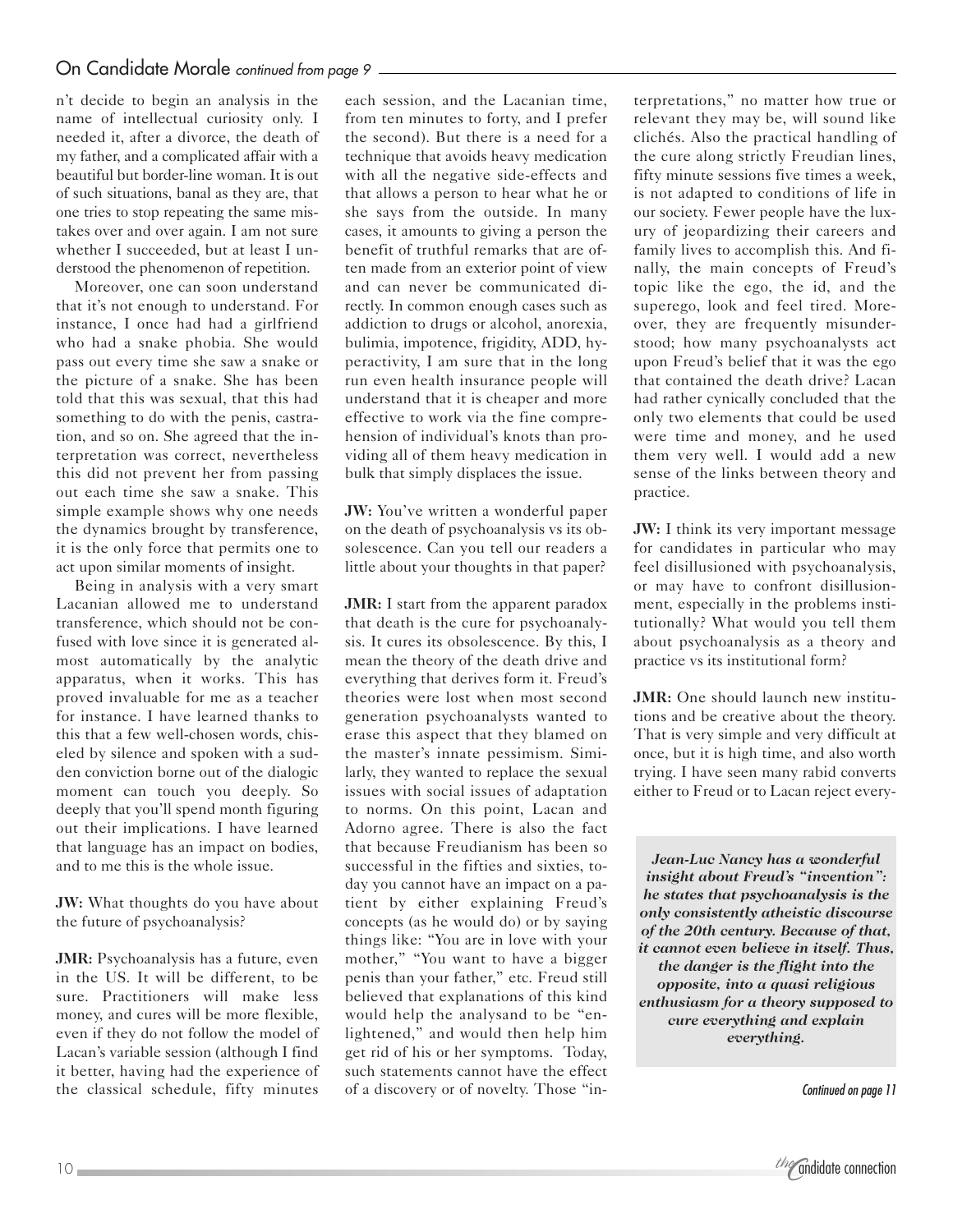### On Candidate Morale continued from page 10 -

thing five years later. They would then burn what they had adored. Their conversion had been purely religious, hence situated wrongly. But one needs to remain intelligent at the same time, that is that one needs to think though all the concepts and issues. Whereas any religion will require at some point that you stop thinking. To go along with this process, one needs to have a few friends, a group of strong characters

who help each other facing the enormous pressure from inside and outside, hence one needs new institutions.

*One needs to go deeper into oneself, into one's past to eradicate the adolescent dream of a new beginning.*

**JW:** Is there anything else you would like to say to candidates who are confronting this strange passage through becoming a psychoanalyst?

**JMR:** That they have a unique chance of taking a wonderful trip, of starting on a tour of themselves. They will travel very far without moving from their couches or armchairs…

### **Dream Over at The Rubin**

#### *By Vanessa Sinclair, Psy.D.*

The first annual Dream Over was held at The Rubin Museum of Art: Art of the Himalayas in New York City, as part of the museum's Brainwave series. Approximately 90 participants were welcomed into the museum at 9:15PM on Saturday, March 5, 2011, to spend an evening centered around the interaction between artwork and dreaming. Based on previously answered questions regarding life experiences, reasons for participating in this event and what color resonates most strongly with them, participants were assigned a piece of artwork to sleep beneath. Four floors of the museum were utilized, covering a range of art pieces from the traditional to the contemporary. Exhibitions included *Gateway to Himalayan Art and the Tibetan Shrine Room, The Nepalese Legacy in Tibetan Painting, Grain of Emptiness: Buddhism-Inspired Contemporary Art,* and *Embodying the Holy,* which explored the similarities and differences between sacral representations in the Eastern Orthodox Christian and Tibetan Buddhist traditions. At 10 PM, the dreamers gathered in the museum's theater for a discussion of the psychoanalytic view of dreamwork and techniques for uncovering the latent content of dreams led by Dr. Edward Nersessian, Director of the Philoctetes Center and Training & Supervising Psychoanalyst at The New York Psychoanalytic Institute. He was accompanied by Dr. Cristina Alberini, Professor of Neuroscience at Mount Sinai Medical Center, who lectured on dreams and memory. The participants then met in groups to discuss prior experiences with dreamwork and their expectations for this event, under the guidance of Dr. Nersessian and his assistants, Dr. Jamieson Webster, Dr. Will Braun and Mr. Matthew Von Unwerth of The New York Psychoanalytic Institute. Following a group meditation and midnight snack, participants retired to their assigned floors for the evening. Docents from the museum read each participant individually crafted bedtime stories, which related the history of each piece of artwork. Participants were asked to meditate on their art piece before going to sleep and were provided with dream journals to record their thoughts, dreams and experiences. Psychoanalysts, analytic candidates and graduate students from the New York area volunteered to facilitate dream groups and discuss the participants' experiences upon awakening in the morning. Several of the volunteers opted to stay overnight in the museum ourselves. We awoke at around 5:20 AM and, after our morning preparations of freshening up and coffee, climbed the spiral staircase to our assigned floors. All of the dreamers remained fast asleep, so we roamed the museum floors, waiting for the dreamers to stir.

Upon waking, participants were asked to write down any dreams or thoughts they experienced over the course of the night. Many dreamers reported integrating the artwork or experience of sleeping in the museum into their dreams. One dreamer related, "I dreamt that I was here, in the museum, running around the floor and calling his name, Milarepa. I never did find him." She found it fascinating that the museum itself had appeared in her dream. Participants came from a wide variety of backgrounds and had varying levels of experience with dreamwork. One dreamer reported that analyzing her dreams has had a significant impact on her throughout her life. "My family is Italian and dreams have always been an important part of my life and cultural tradition. As a child, my mother and grandmother would ask me to tell them my dreams. They imparted to me that deceased relatives communicated to the living through dreams and always emphasized how important it was to pay attention to one's dreams." While in college, she spent time studying abroad in Venice, Italy, and reported that 99% of the art she produced during that time came directly from her dreams. During this time, she painted a series of mandalas, nine in total. She also related a dream that involved the Dalai Lama performing a long life ritual, which